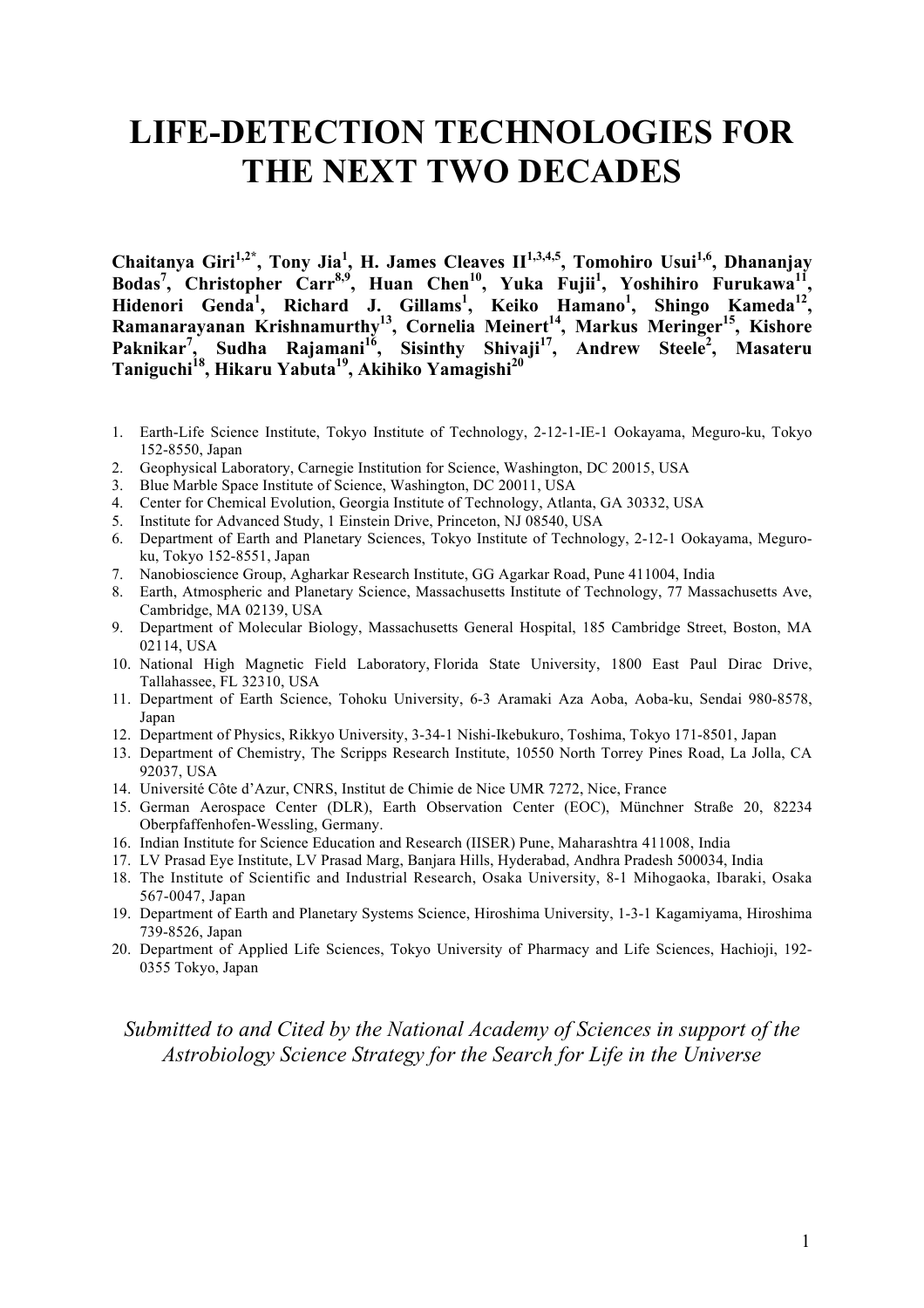#### **1. LIFE-DETECTION: A CENTRAL RATIONALE FOR SPACE EXPLORATION**

Since its inception six decades ago, astrobiology has diversified immensely to encompass several scientific questions including the origin and evolution of Terran life, the organic chemical composition of extraterrestrial objects, and the concept of habitability, among others. The detection of life beyond Earth forms the main goal of astrobiology, and a significant one for space exploration in general. This goal has galvanized and connected with other critical areas of investigation such as the analysis of meteorites and early Earth geological and biological systems, materials gathered by sample-return space missions, laboratory and computer simulations of extraterrestrial and early Earth environmental chemistry, astronomical remote sensing, and in-situ space exploration missions. Lately, scattered efforts are being undertaken towards the R&D of the novel and as-yet-spaceunproven 'life-detection' technologies capable of obtaining unambiguous evidence of extraterrestrial life, even if it is significantly different from Terran life [1]. As the suite of space-proven payloads improves in breadth and sensitivity, this is an apt time to examine the progress and future of life-detection technologies.

## **2. ELSI-EON WORKSHOP ON LIFE DETECTION TECHNOLOGIES**

The past four National Aeronautics and Space Administration (NASA) Astrobiology Roadmap documents acknowledged the need to develop technologies that can unambiguously detect life on habitable planetary bodies [2]. These roadmaps also mention the importance of assessing habitability and biosignature preservation potential, searching for liquid water, and defining thermodynamic constraints as critical parameters for selecting planetary targets and sites for future life-detection missions.

The Earth-Life Science Institute (ELSI) is a vital research center for trans-disciplinary scientists across the world working towards the grand scientific questions of understanding the formation of the Earth, the origins of life, and the evolution of inhabited and habitable objects in the solar system and elsewhere in the universe. An international workshop entitled "Life Detection Technology: For Mars, Enceladus, and Beyond" was organized on October 5-6, 2017 at ELSI; the co-authors of this white paper were the participants. The purpose of the workshop was to **(a)** deliberate the utilities of diverse life-detection payloads on space probes for exploring planetary bodies in the solar system with dissimilar habitability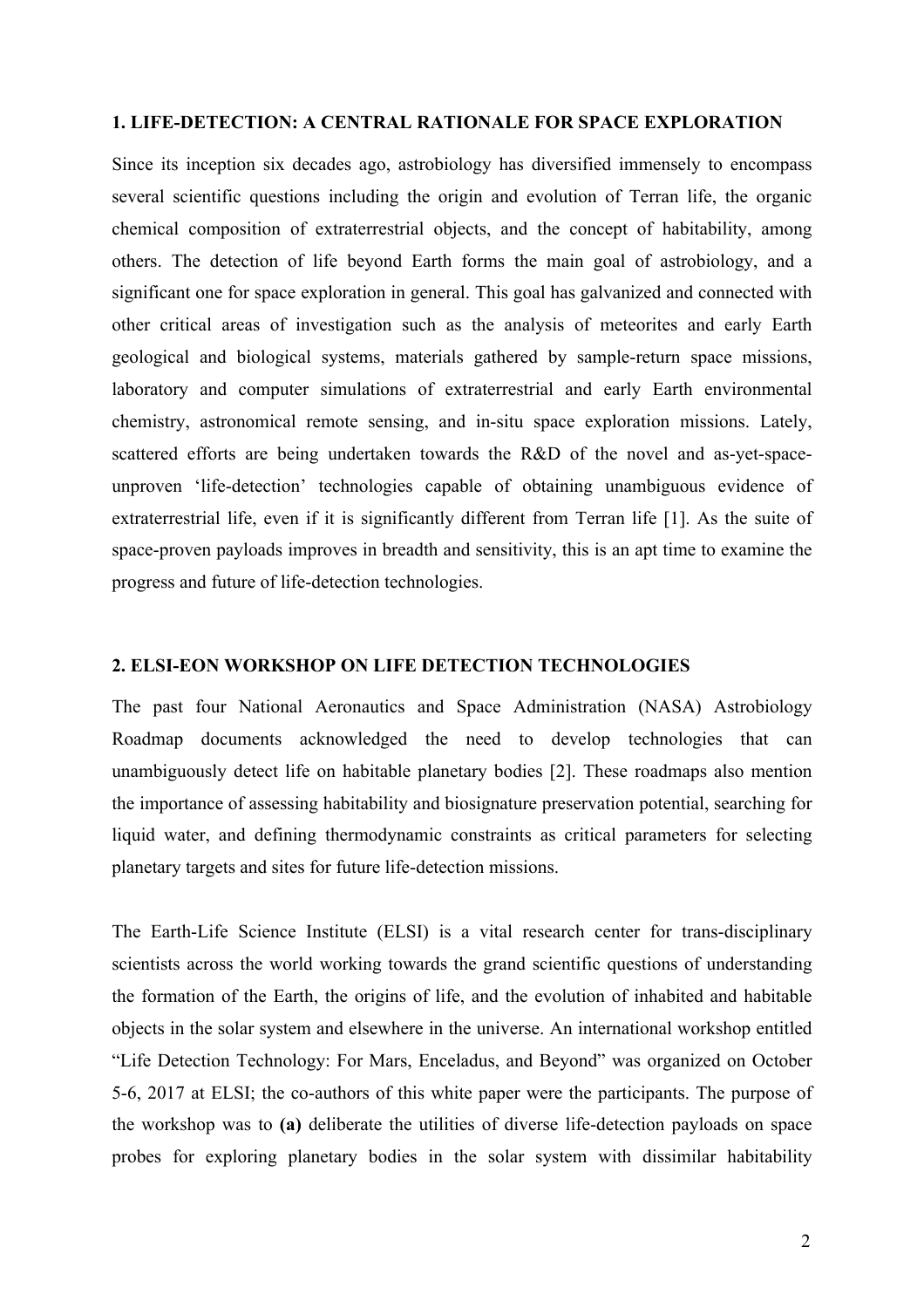potential; **(b)** cultivate international synergies between scientific and engineering laboratories from around the world for efficient R&D of life-detection technologies; and **(c)** add to the transdisciplinarity of this domain by bringing in new scientific and engineering disciplines that are presently outside astrobiology and could assist in the development of life-detection technologies. This white paper summarizes the discussions that emerged from this workshop, which included participants from France, Germany, India, Japan and the United States. The participants presented their perspectives on what might constitute a signature of life, and what technologies might enable such detection.

Among the leading questions in astrobiology are: What is life? How do we define life? Will life elsewhere be identical or similar to Terran life? And what planetary environmental parameters determine habitability? These are presently studied from various physical, chemical, and biological perspectives [3]. Since these are grand scientific questions, they are difficult to tackle from the narrow purview of stove-piped scientific disciplines. Astrobiology and instrument-driven life detection stimulate transdisciplinarity, to which the congregation of this workshop was testament. The emergence of technical capacities to explore the surfaces of planetary bodies through space probes, e.g., landers, rovers and orbiters, are revitalizing the possibility of answering these questions. The space agencies in the United States, Japan, India, and the European Union pursue the R&D of space payloads dedicated to the search of bio-geo-chemo-signatures. However, presently none of these payloads are capable of detecting life. As life-detection technologies become increasingly central for insitu explorations, they will significantly advance our scientific understanding of the possibilities of life to survive beyond Earth, even simultaneously on multiple celestial objects. Therefore, apart from the basic scientific research, it is also essential to contemplate the technical demands of life-detection. The deliberations from this workshop are succinctly presented in the following sections.

# **3. HABITABILITY ON PLANETARY AND NICHE SCALES**

The habitability of any planet or satellite is estimated from its size, surface composition, climate, orbit, and exposure to stellar radiation, among other parameters. Prior knowledge of the events that each planetary body experiences during its formation is also imperative. For example, events such as bolide impact-driven degassing of volatiles from planetary interiors may result in rapid retention of liquid water on the planetary surface and a gaseous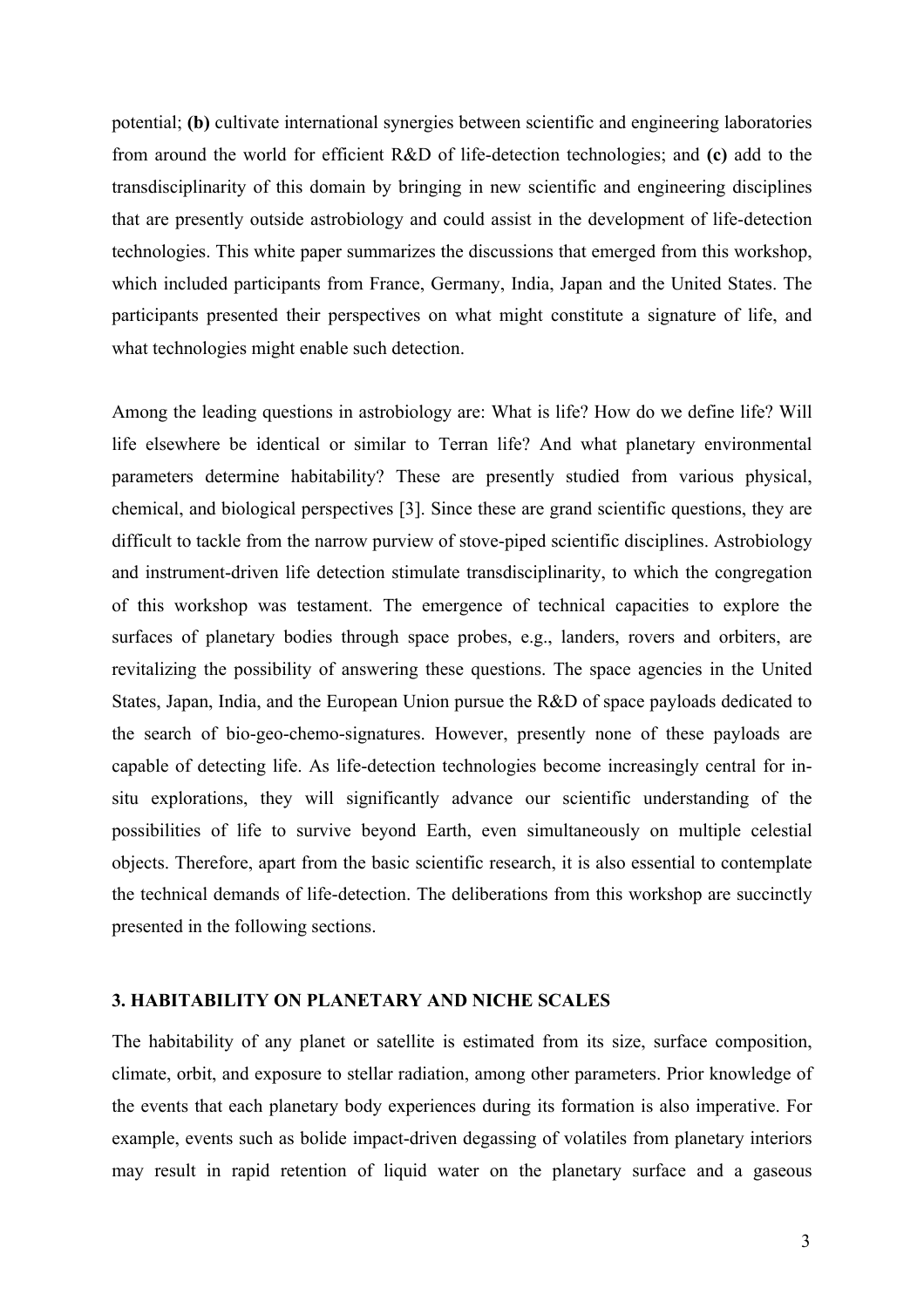atmosphere. With the advent of next-generation astronomical observatories like the James Webb Space Telescope, the Extremely Large Telescope, and the Wide Field Infrared Survey Telescope, the theoretical knowledge of planetary habitability will receive support from a sizeable statistical set of spectrally-characterized extrasolar planets. A reasonably-sized sample set of extrasolar planets will potentially contribute to our understanding of the possibility (or possible forms) of life existing on them. The telescopes and other instruments used for the characterization of habitable extrasolar planets will also characterize habitable bodies in the solar system at much higher spatial resolutions. These intra-solar system observations will be necessary for selecting landing site, a crucial factor shaping the type of life-detection payloads aboard exploration probes.

Lessons from the traditional laboratory-based prebiotic chemistry research can tentatively inform the search for potential extraterrestrial biosignatures, but reliance on these studies to determine reasonable biomarkers must be considered critically. Extant biochemistry is presumably a product of the molecular evolution of various chemical species that might have populated the prebiotic soup. This process was perhaps driven by pertinent selection pressures across millennia, which eventually resulted in life as we know it today. Present prebiotic chemistry research is heavily biased by our knowledge of extant biochemistry. It is vital to acknowledge that "acceptable" biosignatures could be biopolymers that have never been achieved in prebiotic chemistry research, not to mention that chemistries in the sterile, controlled laboratory may be very different from chemistries in the field. A complete bias towards finding extant Terran biosignatures when searching for life elsewhere should, therefore, be avoided.

It is supposed that the most convincing biosignatures are likely to be organic, simply because carbon is uniquely able to form a vast structural and informational molecular repertoire. Lifedetection techniques targeting a wide array of carbon-based molecules can be applied to all samples, those existing in the same or different environments or even environments undergoing temporal variation. The insights obtained from such an approach is that extant biological, abiological or extinct biological samples will all provide unique identifiable signals. Biological and abiological samples may both contain thousands or millions of unique low molecular mass chemical species, and these can be explored in depth in the laboratory. Even if the identities of these species are not entirely known, the relationships between them can be indicative of biology. This aspect could be especially useful for extraterrestrial life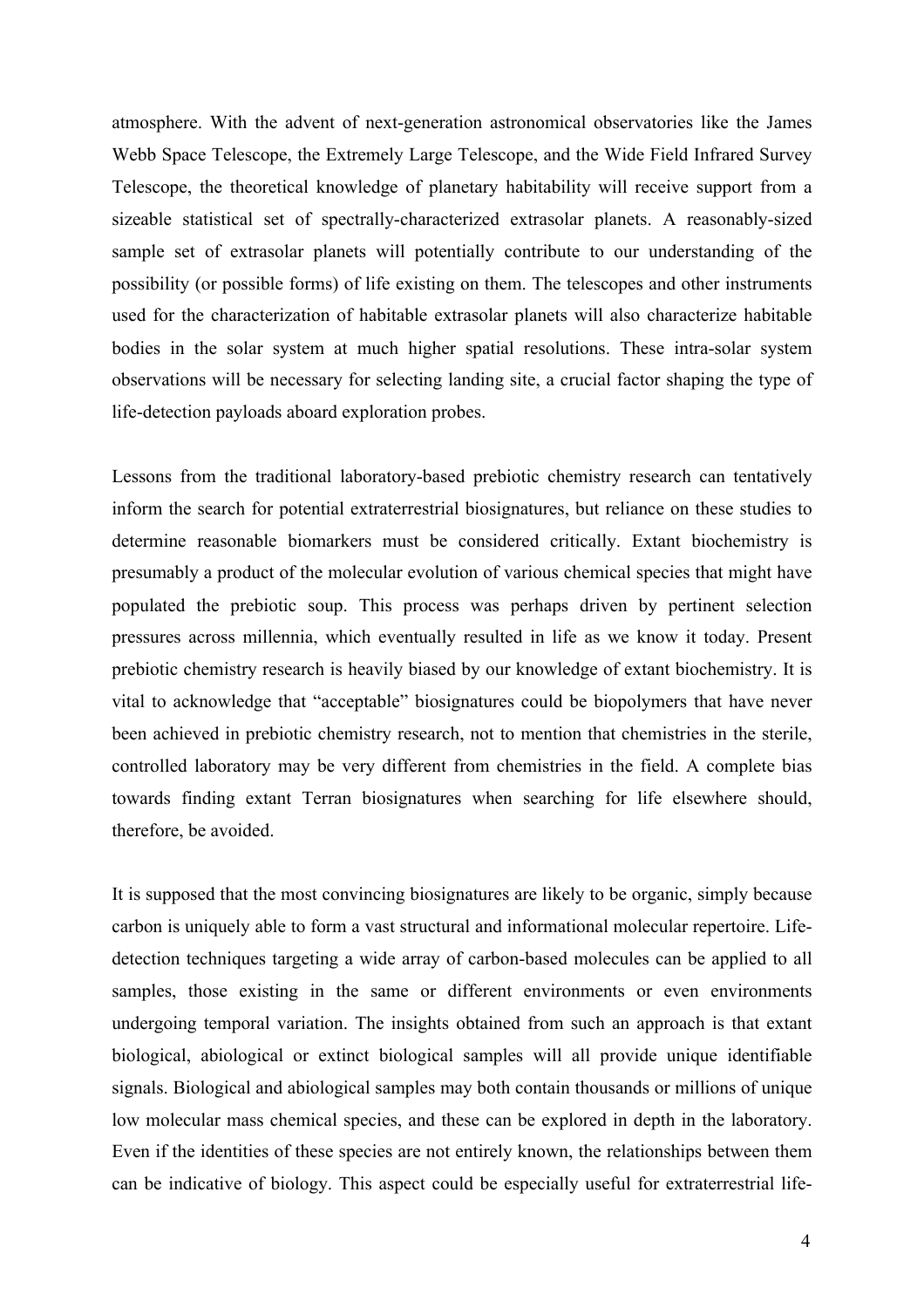detection, as it is possible the nature of terrestrial biochemistry is either historically contingent or tightly linked to Earth's geochemistry, and thus alien life could have evolved differently. Terran life produces a unique ensemble of organic molecules that is distinct from the vast combinatorial chemical space of abiotic chemistry. To maximize the chances of identifying real biosignatures and avoid false positives, an approach targeting chemical distributions to identify patterns unique to life will be necessary.

## **4. CONCEPTS & TECHNOLOGIES UNDER CONSIDERATION**

Life-detection demands a technologically intricate space mission design. One causal factor of this intricacy is the fact that habitable environments are not distributed globally on planetary bodies, but possibly exist in geographically limiting niches. Reaching such often-inaccessible sites will require agile robotic probes that are robust, able to seamlessly communicate with orbiters and deep space communications networks, be operationally semi-autonomous, have high-performance energy supplies, and are sterilizable to avoid forward contamination. Moreover, to build confidence in any positive detection of life beyond Earth, cutting-edge payloads are needed that can investigate multiple aspects of the 'Life Detection Ladder' described previously [4].

Despite their potential habitability, the environmental conditions on Enceladus, Mars, and other planetary bodies are dissimilar to Earth and hence pose challenges for the R&D of appropriate life-detection instruments. Even assuming that life could exist in all these places, the workshop participants noted that a probe-payload combination designed for a mission to a potentially habitable niche on one planetary body would not work seamlessly for niches on another body. Given the distinct biology or bio-chemo-markers that different environments sustain, thus the probe-payload combination and the space mission design needed to explore habitable zones on Mars, Enceladus, Titan, and Europa would need to be custom-made.

In agreement with the suggestions of the NASA Life Detection Ladder, the participants in this workshop promoted a variety of life-detection instruments. In-situ visual recognition of micro-organisms and detection of genetic or metabolic bio-macromolecules are some of the current aims of extant life detection technologies. The bio-geo-chemo-signatures of extinct and extant life can be detected using Raman and other spectroscopy techniques, enantioselective and two-dimensional gas chromatography, high-resolution mass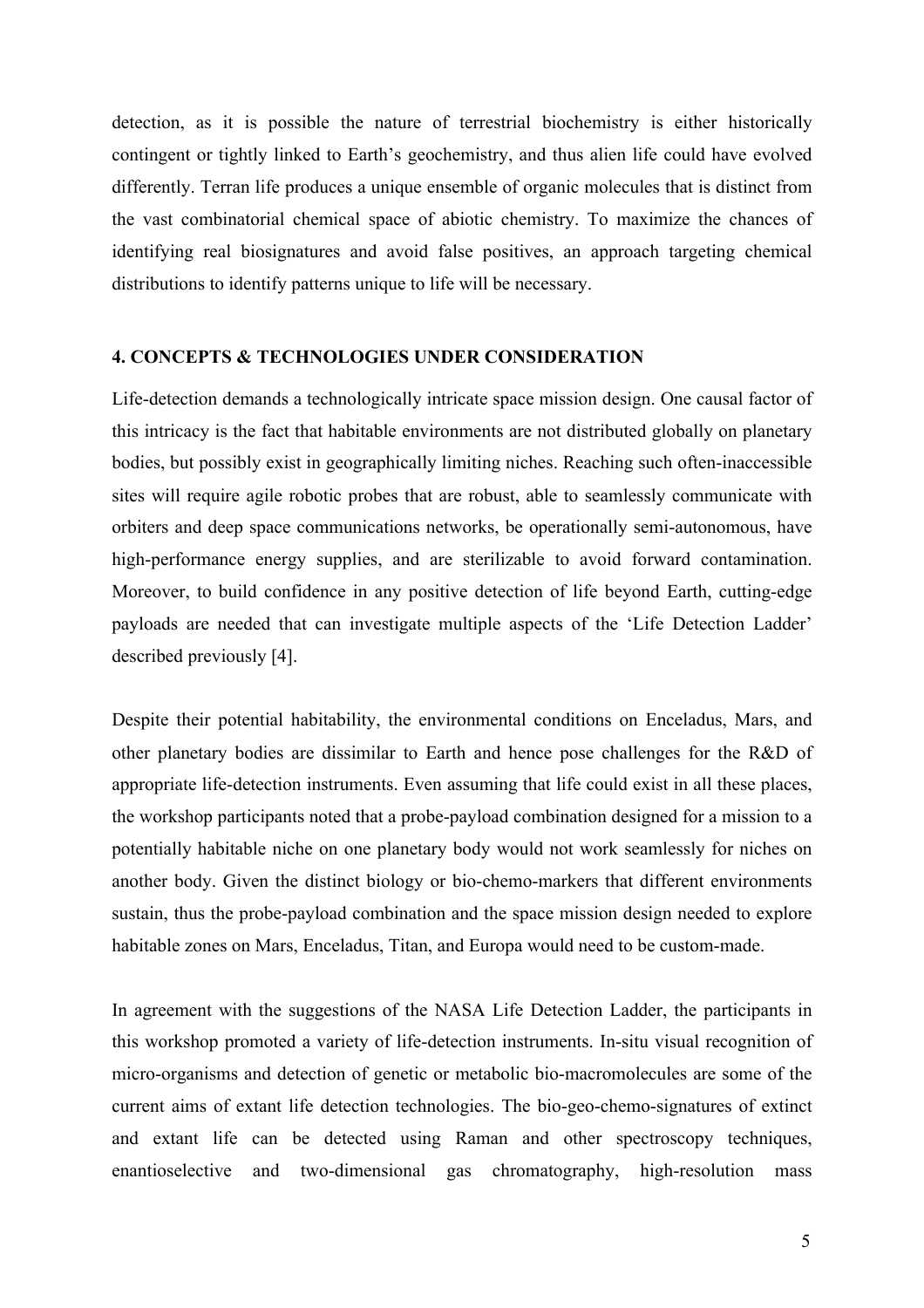spectrometry, microfluidic devices, and microscopes. The workshop participants agreed on the necessity to pursue life-detection space missions with a suite of several instruments. Results obtained from various instruments can avoid spurious measurements and provide statistical analysis.

To search for life in regions theoretically devoid of life requires novel detection techniques or probes. For example, air sampling in Earth's stratosphere with a novel scientific cryogenic payload has led to the isolation and identification of several new species of bacteria; this was an innovative technique analyzing a region of the atmosphere that was initially believed to be devoid of life [5]. Novel high-sensitivity fluorescence microscopy techniques may be utilized to detect extraterrestrial organic compounds with catalytic activity surrounded by membranes, i.e., extraterrestrial cells [6]. Nucleic acid (i.e., genetic/informational biopolymers) detection and sequencing [7] provides an even more unambiguous approach to detecting ancestrally related life, Terran contamination, or non-familiar nucleic acid-based life. Despite the advent of highly portable single-molecule sequencing technology, current methods require extensive conditioning of nucleic acid molecules (library preparation) and biological reagents. Technologies under development, such as quantum tunneling-based nanogap devices [8], could eliminate this complexity and simultaneously target nucleic acids, peptides, and other small molecules while achieving improved detection limits and broadening the potential range of life that could be detected. Incorporating microfluidics due to their requirement of small fluid volumes, miniaturization, and low power consumption—that use novel nanomaterials for identifying microorganisms or their signature molecules is an ideal proposition for space missions which have weight and size constraints. Enantioselective separation techniques can distinguish between amino acids and sugars formed by abiotic or biotic reaction mechanisms and detect molecular homochirality, which may be a diagnostic biosignature [9]. Enantioselective gas chromatography has been utilized on the ESA Rosetta and ExoMars and NASA Mars Science Laboratory missions. It can be used with pertinent innovation for future life-detection missions.

Mass spectrometry (MS) has been extensively used for surface and atmospheric chemical characterization on numerous space missions. Miniaturized mass spectrometers with increased mass resolution and multiple steps of fragmentation (e.g., Cosmo-Orbitrap by European Space Agency (ESA), MULTUM by Japan Aerospace Exploration Agency (JAXA), and MASPEX and LD-TOF-MS by NASA) will be available for in-situ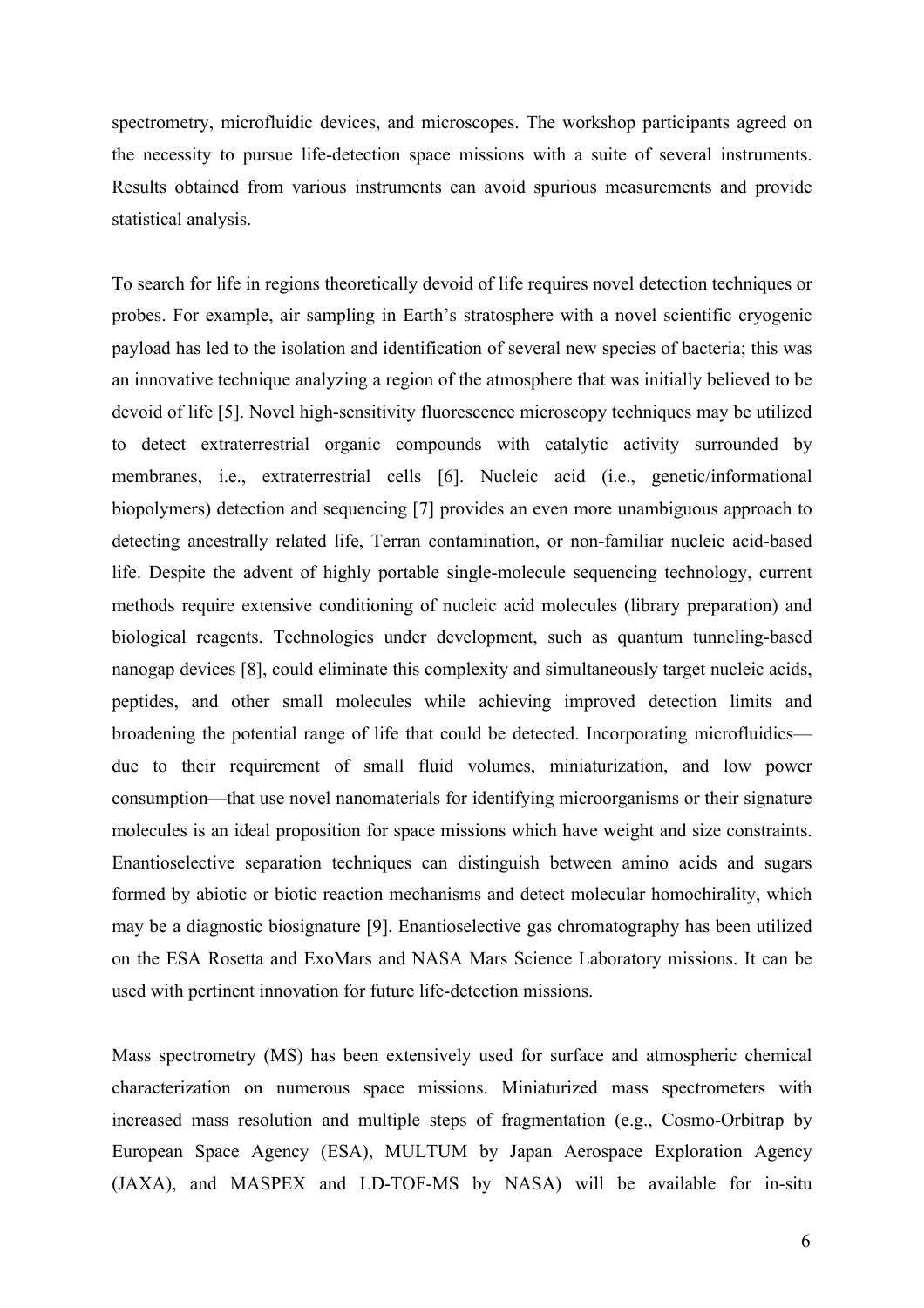measurements on future life-detection missions. These MS techniques would allow characterization of high-mass organic solids including biopolymers and also enable in-situ elemental composition measurement for mineralogy and isotopic dating methods [10], which are essential for characterizing geo-chemo-signatures of habitability. The exciting developments in machine learning and its application to complex MS data will be invaluable in aiding the detection of organic and inorganic markers of biology. The specificity of these and other instruments also suggest life-detection missions demands the continuous invention of novel probe-payload combinations customized for exploration of each potentially habitable site. In the 2020s, sample-return missions like JAXA's Martian Moons eXploration mission to Phobos and Hayabusa-2 to asteroid Ryugu and NASA's OSIRIS-rEX to asteroid Bennu will refurbish the Earth-based infrastructure for environmentally-controlled and nearsterile curation and analyses of organic-enriched extraterrestrial materials. The sample handling knowledge generated from these missions will improve planetary protection procedures. Along with the advances anticipated from in-situ exploration, sample-return missions will also contribute to advances in handling potentially biotic extraterrestrial materials.

Sample-return missions are inherently technically sophisticated, but high-performance ground-based instruments can extensively characterize returned samples. High-resolution analyses on in-situ exploration missions are presently challenging from the purview of data transmission rate, as huge amounts of data may be generated. These aspects of life-detection missions call for the advancement of the current deep space communication technologies.

Analytical instruments associated with high-powered synchrotron radiation and magnetic field facilities will continue to possess superior characterization abilities, and only through sample-return missions, their features could be utilized. Ultra-high resolution Fouriertransform-ion cyclotron resonance-MS supported by high magnetic fields allows unambiguous assignment of molecular formulas to samples containing high molecular mass organic solids and polymers. Another technique, the synchrotron-based scanning transmission x-ray absorption microscopy is capable of distinguishing the distributions of protein, polysaccharide, and lipid in a living microorganism, and also characterizing biomineralization and nano-scale bioweathering. These techniques are disposed to provide more reliable and comprehensive characterization of chemically-complex materials. Efforts are also being undertaken to process high-resolution chemical characterization data with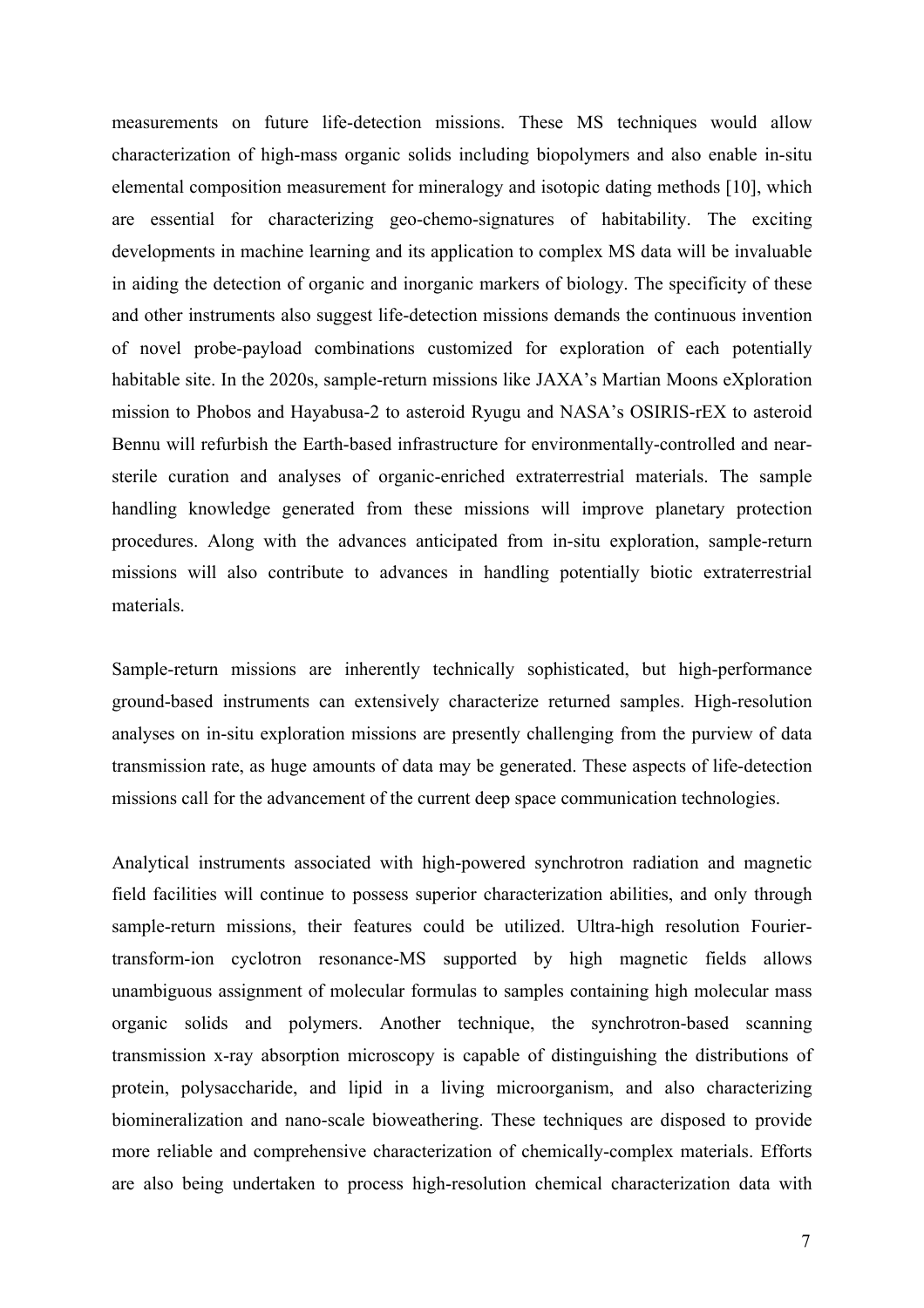pattern recognition, machine learning, and artificial intelligence to determine the biological or abiological origin of the samples, a crucial determinant of the presence of life.

#### **5. CONCLUSION**

The authors of this white paper unanimously recognize the significance of life-detection instruments for unambiguous identification of extraterrestrial life and addressing the challenges involved in this. The authors acknowledge the necessity to establish an international network to forge collaborative R&D of life-detection technologies and a worldwide peer-reviewing network for data analyses. Life-detection is a capital-intensive endeavor capable of yielding enormous scientific return-on-investment and industrial spinoffs. An international network is crucial for pooling and coordinating human, financial, and technical resources and harnessing creativity, talent, and infrastructure across institutions and governments. These factors will be vital for the R&D of life detection technologies and the growth of astrobiology as a science in the decades to come.

#### **ACKNOWLEDGEMENTS**

The authors are grateful to the Earth-Life Science Institute (ELSI) for supporting the workshop on which this white paper is based. The ELSI, at the Tokyo Institute of Technology, is a World Premier International Research Center supported by the Ministry of Education, Culture, Sports, Science and Technology (MEXT) of the Government of Japan. The workshop and the publication are supported by ELSI and the ELSI Origins Network (EON), which is supported by a grant from the John Templeton Foundation. The opinions communicated in this white paper are those of the authors and do not essentially reflect the views of the John Templeton Foundation.